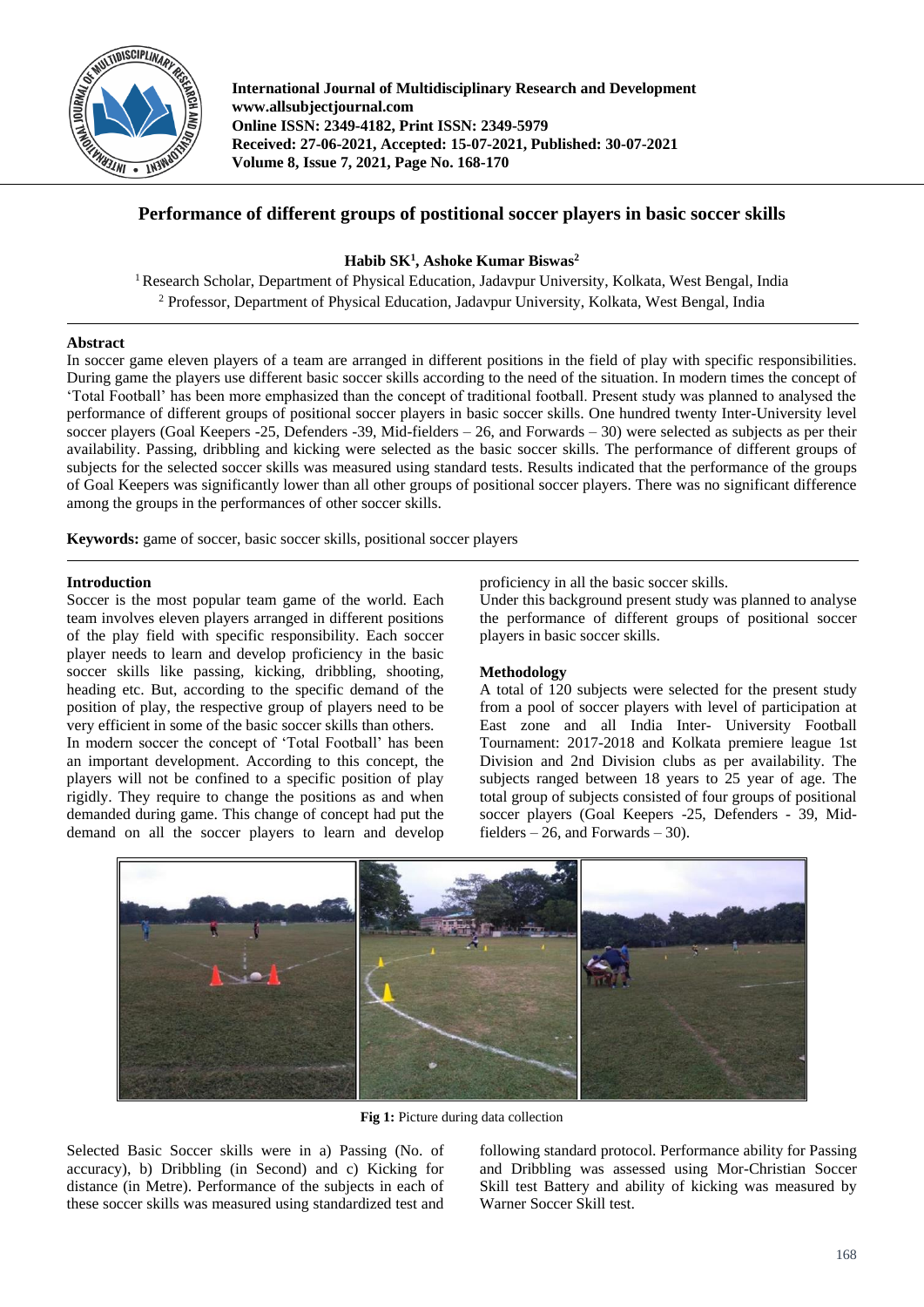#### **Results and Discussion**

Collected data were analysed using appropriate statistical procedures. Mean and standard deviation of performance in different soccer skills of different groups of subjects have been presented in Table-1 below.

| Table 1: Mean and Standard deviation of performance in different soccer skills of different groups of subjects |
|----------------------------------------------------------------------------------------------------------------|
|----------------------------------------------------------------------------------------------------------------|

|                       | Mean and Standard deviation of performance<br>Different Groups of positional soccer players <b>Passing (No. of accuracy)</b> Dribbling (Time in Second) Kicking for distance (in Metre) <sup>1</sup> |                  |                  |  |
|-----------------------|------------------------------------------------------------------------------------------------------------------------------------------------------------------------------------------------------|------------------|------------------|--|
|                       |                                                                                                                                                                                                      |                  |                  |  |
| Goal Keepers $(N=25)$ | $8.18 + 1.70$                                                                                                                                                                                        | $35.42 + 3.50$   | $42.48 + 7.39$   |  |
| Defenders $(N=39)$    | $8.26 + 1.48$                                                                                                                                                                                        | $33.43 + 3.36$   | $44.61 + 6.01$   |  |
| Mid fielders $(N=26)$ | $8.80 + 1.20$                                                                                                                                                                                        | $32.14 + 2.74$   | $41.69 + 5.06$   |  |
| Forwards $(N=30)$     | $8.37 + 1.24$                                                                                                                                                                                        | $32.79 \pm 3.10$ | $43.13 \pm 4.82$ |  |

Above the table values indicate that the Goal keepers group had lowest performance in passing (No. of accuracy),  $(8.18\pm1.70)$ , dribbling (in Second)  $(35.42\pm3.50)$  and Midfielders group had lowest performance in kicking for distance (41.69±5.06). Group of defenders was best of all groups in kicking for distance  $(44.61 \pm 6.01)$ , Mid-fielders group was best in dribbling  $(32.14 \pm 2.74)$  and passing  $(8.18 \pm 1.70).$ 

Graphical representation of mean values of performance in Passing (No. of accuracy), Dribbling (in Second) and Kicking for distance (in Metre) different groups of football players have been presented in Fig 2.



**Fig 2:** Basic Skills Performance in Passing, Dribbling and Kicking.

The significance of difference among different groups of soccer players in different basic soccer skills was tested using the method of Analysis of Variance. The results have been presented in Table 2.

**Table 2:** Testing significance of difference among means of different groups for different parameters

|                                                                 |      | Soccer skill   F-value   p-value of F | <b>Remarks</b>                |  |  |  |
|-----------------------------------------------------------------|------|---------------------------------------|-------------------------------|--|--|--|
| Passing                                                         | 1.09 | 0.358                                 | Not significant at 0.05 level |  |  |  |
| Dribbling                                                       | 5.02 | 0.003                                 | Significant at 0.01 level     |  |  |  |
| Kicking                                                         | 1.45 | 0.232                                 | Not significant at 0.05 level |  |  |  |
| F- Value for 0.05 level of confidence with df $(3, 116)$ - 2.68 |      |                                       |                               |  |  |  |

statistically significant inter-group difference in performance of only one basic soccer skill – the dribbling. For other three selected basic soccer skills the inter-group difference in performance was not statistically significant. So, it was understood that different groups of positional soccer players as selected in the present study were almost similar in performance of the basic soccer skill – passing and kicking for distance.

It appears from the above table values that there was

The exact location of inter-group difference in performance in dribbling was further analysed using post-hoc test. The results have been presented in Table-3 below.

Table 3: Post-hoc test to analyse exact location of difference in performance of dribbling

| Mean value of performance in dribbling (in sec) |                  |              |                 |                     |         |         |  |  |  |  |
|-------------------------------------------------|------------------|--------------|-----------------|---------------------|---------|---------|--|--|--|--|
| <b>Goal keepers</b>                             | <b>Defenders</b> | Mid-fielders | <b>Forwards</b> | Mean difference (s) | t-value | p-value |  |  |  |  |
| 35.42                                           | 33.43            |              |                 | 1.99                | 2.35    | 0.02    |  |  |  |  |
| 35.42                                           |                  | 32.14        |                 | 3.28                | 3.64    | 0.00    |  |  |  |  |
| 35.42                                           |                  |              | 32.79           | 2.63                | 3.01    | 0.00    |  |  |  |  |
|                                                 | 33.43            | 32.14        |                 | 1.29                | 1.65    | 0.10    |  |  |  |  |
|                                                 | 33.43            |              | 32.79           | 0.64                | 0.89    | 0.37    |  |  |  |  |
|                                                 |                  | 32.14        | 32.79           | 0.65                | 0.75    | 0.44    |  |  |  |  |